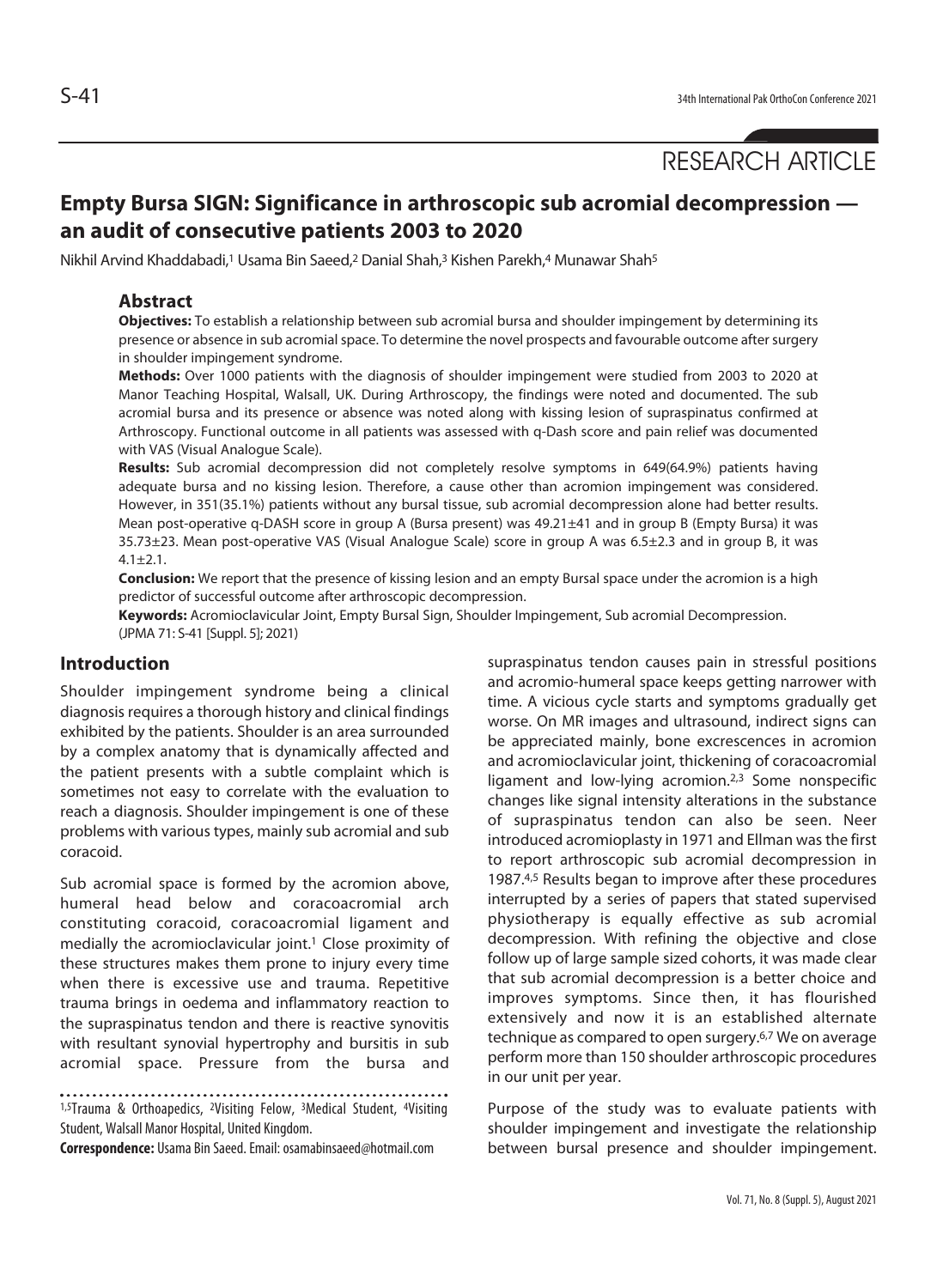Significance of the presence of Bursa in the sub acromial space and its relationship to the sub acromial impingement as a cause of shoulder pain was found to be significant. Arthroscopic decompression procedures performed in 1000 patients showed that in the presence of thick and complete Bursal tissue, acromion is not the cause of impingement and sub acromial decompression alone does not significantly improve the preoperative symptoms. In these cases, the cause of impingement was either internal impingement or ACJ impinging on the rotator cuff. We present our series with pre- and postoperative evaluation of the patients and arthroscopic images.

### **Methods**

This clinical audit was conducted at Manor Teaching Hospital, Walsall, UK and patient data were collected from July 1st, 2003 to June 30th, 2020. Patients with isolated shoulder pain without any comorbids, which were the inclusion criteria, were included. Patients with secondary frozen shoulder or history of previous shoulder injury were excluded. The patients were stratified in two groups based on arthroscopic findings. Sample size was calculated according to Cochran's Sample Size Formula.8 Group A comprised of patients with presence of Bursal tissue in subacromial space and group B had patients without any bursa (Empty Bursa Sign). Diagnosis of sub acromial impingement was made by the history and clinical examination. Neers sign and Hawkins Kennedy test were employed to diagnose impingement clinically and confirmed with Neers Test (steroid injection relieved pain for minimum of four hours).9 MR images and Dynamic Ultrasonography was also used to further strengthen our findings before embarking on the procedure.10-12 After informed consent and explaining the risks and benefits of the surgery and outcome, the Consultant surgeon (Senior Author) performed the procedure of Arthroscopic decompression. Pre- and postoperative data were collected to compare the results. Patients were observed for having the signs of impingement and thick Bursa in sub acromial space on diagnostic arthroscopy. Both Groups (A; Bursa and B: No bursa) were followed prospectively and their functional outcomes score (qDASH) and VAS for pain relief was documented to see the improvement.

Data was analyzed by using SPSS V-23. Mean and standard deviation was calculated for quantitative variables and frequency and percentage was calculated for qualitative variables.

#### **Results**

Out of 1000 patients 453 (45.3%) were males and 547

**Table-1:** Distribution of age (years) ranging (30 to 75 years) in both groups.

| Group    |     | Min | Max | Mean              |
|----------|-----|-----|-----|-------------------|
| Bursa    | 649 | 30  | 75  | $51.69 \pm 10.68$ |
| No Bursa | 351 | 30  | 75  | $50.93 \pm 10.38$ |

**Table-2:** Mean Pre and Post op q-DASH Scores in Both the groups.

|                         |              | Mean Pre op q-Dash Score Mean Post op q-Dash Score |  |  |
|-------------------------|--------------|----------------------------------------------------|--|--|
| Group A (Bursa Present) | $87.3 + 74$  | $49.21 \pm 41$                                     |  |  |
| Group B (Empty Bursa)   | $81.32 + 93$ | $35.73 \pm 23$                                     |  |  |



**Figure-1:** Bursa in instability patient no impingement (Normal).



**Figure-2:** Bursa empty in multiple patients with Impingement.

(54.7%) were females with age ranging from 30-75 years and mean age 51.42±10.59 years. Of all the patients evaluated for absence of Bursa, 649 (64.9 %) displayed presences of bursa in subacromial space and 351 (35.1%) patients showed no fat pad (Empty Bursal sign) when an arthroscope was inserted into the joint (Table-1). Mean post-operative q-DASH score in group A was 49.21±41. Whereas mean post-operative q-DASH score in group B was 35.73±23. (Table-2). Mean post-operative VAS (Visual Analogue Scale) score in group A was 6.5±2.3 and in group B, it was 4.1±2.1 (Table-3). It was observed that in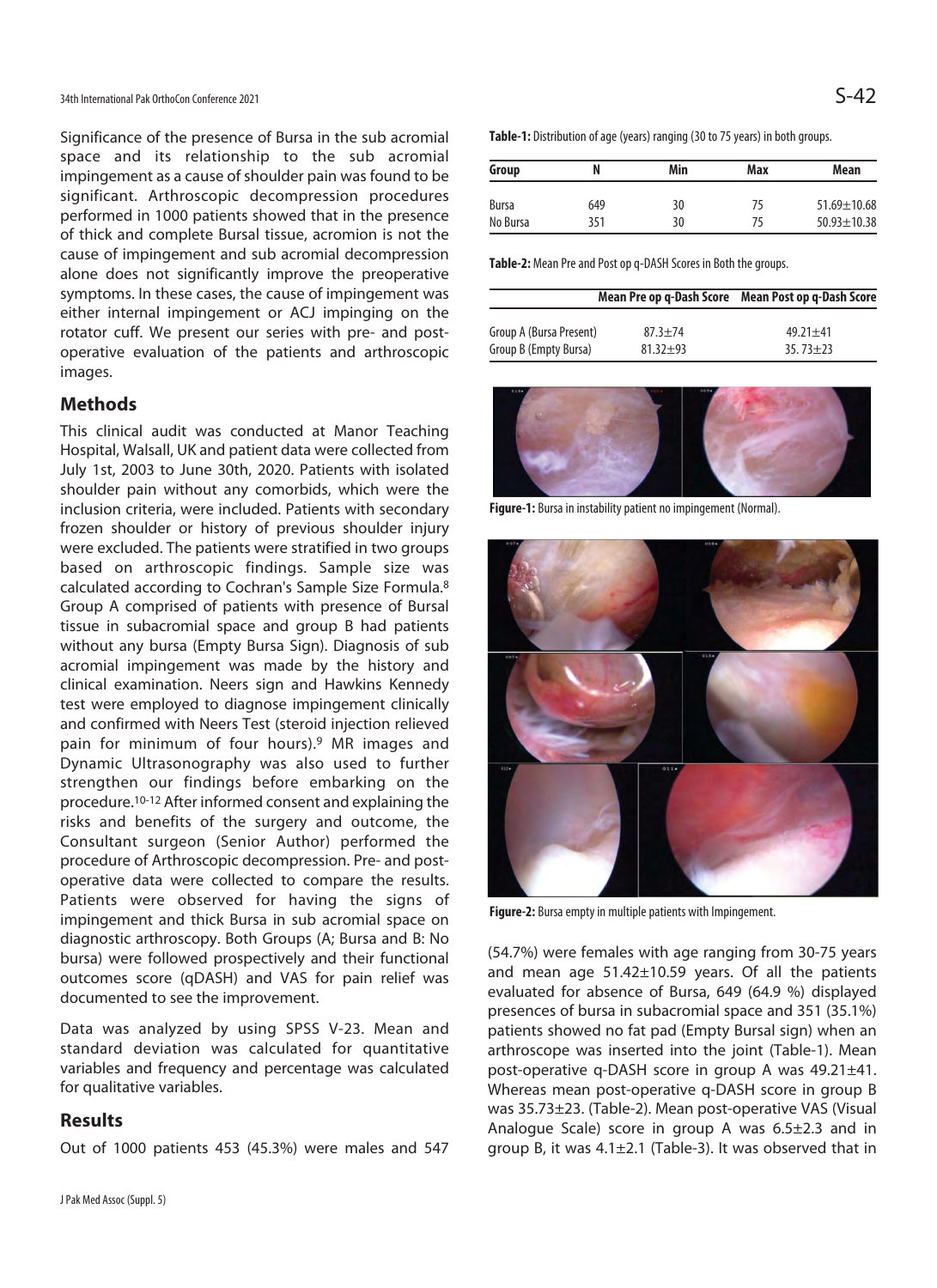| Group    | N   | Pre           | Post           | % Pre |    | % Post % Change |
|----------|-----|---------------|----------------|-------|----|-----------------|
| Bursal   | 649 | $8.52 + 1.72$ | $6.5 + 2.36$   | 85    | 65 | 20              |
| No Bursa | 351 | $8.94 + 3.23$ | $4.1 \pm 2.12$ | 89    | 41 | 48              |





**Figure-3:** Kissing lesion.

patients having a thick pad of fat in the sub acromial space (Figure-1), decompression alone did not relieve the symptoms which lead to the hypothesis that acromion was not the cause of their impingement as compared to the patients without any Bursa (Figure-2) in sub acromial space and a Kissing lesion (Figure-3).

## **Discussion**

Finding a relationship between empty Bursal sign and shoulder impingement has been a difficult struggle during the last decade. In this study, the relationship was studied and results reported. In patients where empty Bursal sign was clearly not present, it was observed that simple sub acromial decompression alone did not improve any symptoms emphasizing another cause for shoulder pain other than acromion.<sup>13-15</sup>

However, the current available studies do present design flaws, namely statistical under powering, particularly in type III acromion morphology; inadequate short-term follow-up; lack of imaging data to assess cuff healing; and insensitive outcome measures to capture the theorized benefits of sub acromial decompression.

Additionally, several relevant merits of acromioplasty have been reported, including decreased abrasive wear with prominent type III acromial morphology, release of natural growth factors to improve rotator cuff healing, and improved visualization during rotator cuff repair.<sup>16,17</sup>

Jarvis et al, found no significant correlation between the two and they also concluded that performing sub acromial decompression is the surgeon's discretion and is decided pre operatively and during the time of arthroscopic evaluation.18 Lenza et al, reported an interesting case with sub deltoid lipoma with a cause of shoulder impingement.13 Holt et al, produced MR images and techniques to correctly identify the degenerative wear that causes the symptoms of impingement.10

Khoury et al, explained the use of ultrasonography in diagnosing the impingement before embarking on the treatment plan.10 Graichen et al, measured the width of sub acromial space and its deterioration in impingement and improvement after the sub acromial impingement. however, symptoms did not improve in their long-term analysis and there were no significant association between sub acromial decompression alone.13 Hohmann et al,14 exquisitely defined a few indications of sub acromial decompression and reported a reasonable outcome following the procedure provided rotator cuff muscles were intact and there was no bias affecting the study outcomes.

We also used VAS and according to Bird et al, a change of 12 to 20% is significant and as our result shows that the improvement in patients with no Bursa was significant.18

In all the studies referred here, there was a clear emphasis on performing the procedure and observing the outcome which was better than non-operative treatment.

## **Conclusion**

Comparing the results with other studies, it could be concluded, that sub acromial decompression alone did not improve the symptoms in patients with a cause other than acromion. This is thus a useful procedure producing good functional outcome in patients with acromion morphology causing the symptoms of shoulder impingement. However, the results need validation by a longer follow up of these patients.

**Disclaimer:** None.

**Conflicts of Interest:** None.

**Funding Disclosure:** None.

#### **References**

- 1. Brossmann J, Preidler KW, Pedowitz RA, White LM, Trudell D, Resnick D. Shoulder impingement syndrome: influence of shoulder position on rotator cuff impingement--an anatomic study. Am J Roentgenol. 1996; 167:1511-5.
- 2. Singh B, Bakti N, Gulihar A. Current concepts in the diagnosis and treatment of shoulder impingement. Indian J orthop. 2017; 51:516.
- 3. Tsai YH, Huang TJ, Hsu WH, Huang KC, Li YY, Peng KT, Hsu RW. Detection of subacromial bursa thickening by sonography in shoulder impingement syndrome. Chang Gung Med. J. 2007; 30:135.
- 4. CHARLES S NEER II. Anterior acromioplasty for the chronic impingement syndrome in the shoulder: a preliminary report. J Bone Joint Surg Am. 1972; 54:41-50.